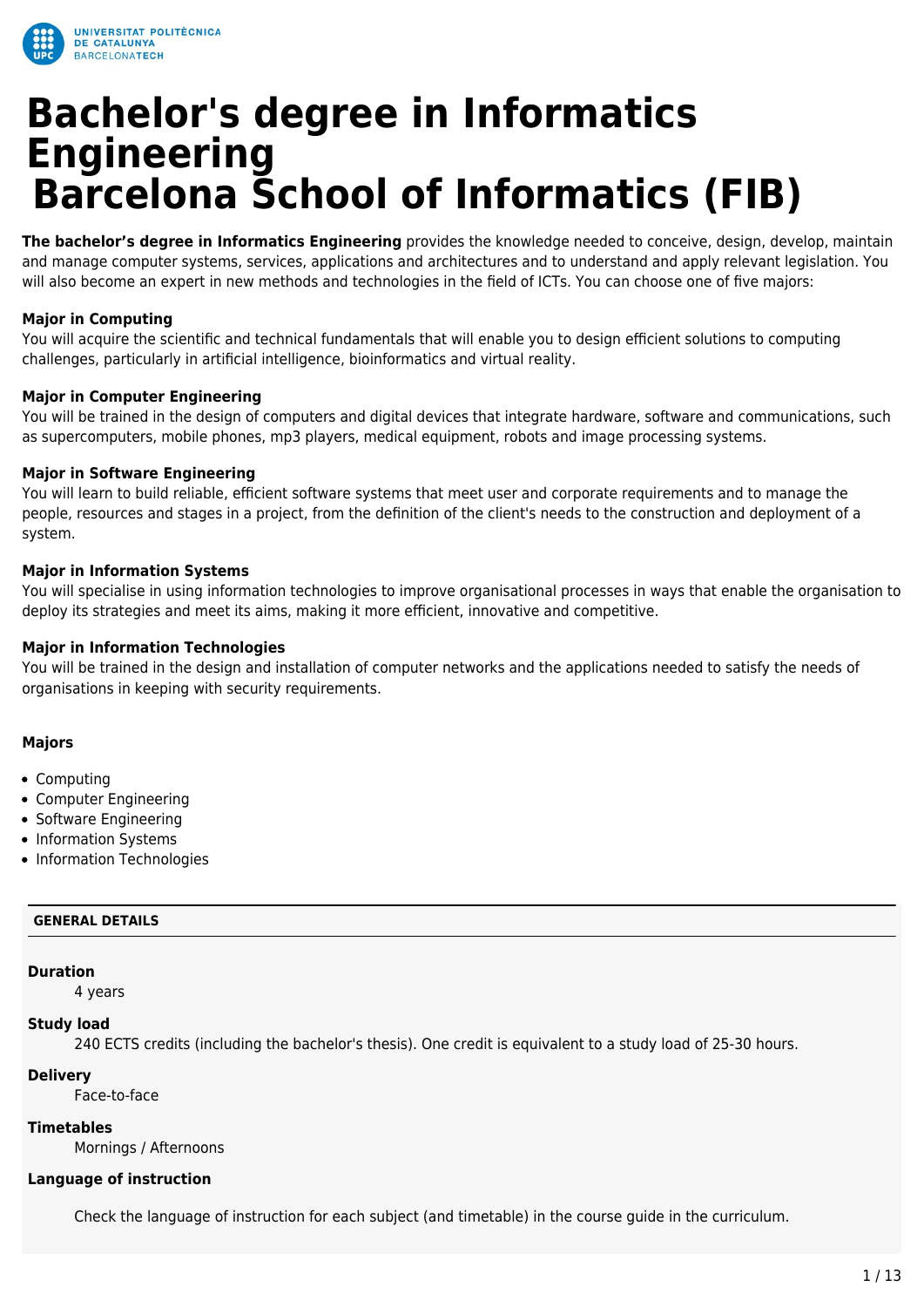Information on [language use in the classroom and students' language rights](https://www.upc.edu/slt/en/upc-language-policy/language-uses-rights/language-uses-rights-upc?set_language=en).

#### **Fees and grants**

Approximate fees per academic year: €1,660 (€2,490 for non-EU residents). [Consult the public fees system based on](https://upc.edu/en/bachelors/fees-grants-and-payment-options) [income \(grants and payment options\).](https://upc.edu/en/bachelors/fees-grants-and-payment-options)

## **Location**

[Barcelona School of Informatics \(FIB\)](https://upc.edu/en/the-upc/schools/fib)

#### **Official degree**

[Recorded in the Ministry of Education's degree register](https://www.educacion.gob.es/ruct/estudio.action?codigoCiclo=SC&codigoTipo=M&CodigoEstudio=2501996)

## **ADMISSION**

#### **Places**

400

#### **Registration and enrolment**

[What are the requirements to enrol in a bachelor's degree course?](https://upc.edu/en/bachelors/access-and-admission)

## **Legalisation of foreign documents**

All documents issued in non-EU countries must be [legalised and bear the corresponding apostille.](https://www.upc.edu/sga/es/expedientes/LegDoc)

## **DOUBLE-DEGREE AGREEMENTS**

## **Within the framework of the courses offered by the Interdisciplinary Higher Education Centre (CFIS)**

You can also take an interdisciplinary double degree coordinated by the CFIS at two UPC schools.

Further information on the [web del CFIS](http://www.cfis.upc.edu/ca/els-estudis/els-estudis?set_language=es)

## **PROFESSIONAL OPPORTUNITIES**

#### **Professional opportunities**

- Management, innovation and supervision of informatics in all kinds of organisations.
- Software development, advice, consulting and technological support in ICT companies and others.
- Teaching and research.
- Management posts such as information systems manager, development manager, production and commercialisation manager, and head of informatics.
- Technical or middle management posts such as project supervisor; functional analyst; head of department; consultant; database architect; quality, methodology or organisational officer; and systems architect.
- Technical posts such as database administrator, network and systems officer, and information systems security officer.

#### **ORGANISATION: ACADEMIC CALENDAR AND REGULATIONS**

#### **Academic calendar**

[General academic calendar for bachelor's, master's and doctoral degrees courses](https://www.upc.edu/en/bachelors/academic-calendar-and-academic-regulations)

#### **Academic regulations**

[Academic regulations for bachelor's degree courses at the UPC](https://www.upc.edu/sga/ca/shared/fitxers-normatives/AcademicRegulations_EN/NAGRAMA/nagrama-18-19_en_definitiva.pdf)

# **Language certification and credit recognition**

Queries about [language courses and certification](https://www.upc.edu/slt/en/certify)

Barcelona School of Informatics (FIB)

# **This bachelor's degree is also taught at**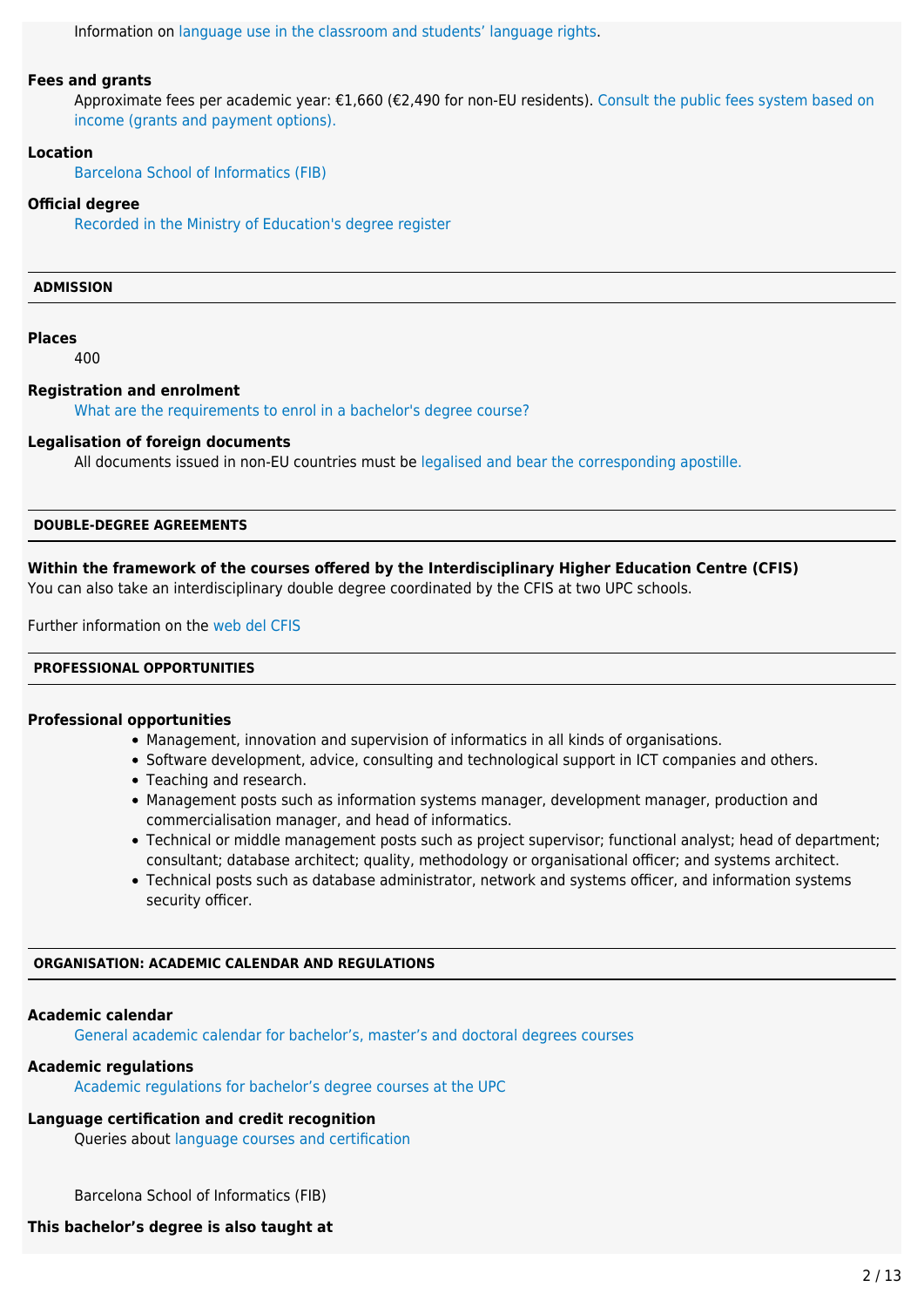Vilanova i la Geltrú · EPSEVG · [Show degree](https://upc.edu/en/bachelors/informatics-engineering-vilanova-i-la-geltru-epsevg)

|                                                                                                                                                                                                                                                                                                                                          |                                    | <b>ECTS</b><br>credits                                                                  | <b>Type</b> |
|------------------------------------------------------------------------------------------------------------------------------------------------------------------------------------------------------------------------------------------------------------------------------------------------------------------------------------------|------------------------------------|-----------------------------------------------------------------------------------------|-------------|
|                                                                                                                                                                                                                                                                                                                                          |                                    |                                                                                         |             |
|                                                                                                                                                                                                                                                                                                                                          |                                    | 7.5                                                                                     | Compulsory  |
| Introduction to Computers                                                                                                                                                                                                                                                                                                                |                                    | 7.5                                                                                     | Compulsory  |
|                                                                                                                                                                                                                                                                                                                                          |                                    | 7.5                                                                                     | Compulsory  |
|                                                                                                                                                                                                                                                                                                                                          |                                    | 7.5                                                                                     | Compulsory  |
|                                                                                                                                                                                                                                                                                                                                          | <b>Fundamentals of Mathematics</b> | 7.5                                                                                     | Compulsory  |
|                                                                                                                                                                                                                                                                                                                                          | Introduction to Computers          | 7.5                                                                                     | Compulsory  |
|                                                                                                                                                                                                                                                                                                                                          | Physics                            | 7.5                                                                                     | Compulsory  |
|                                                                                                                                                                                                                                                                                                                                          | Programming I                      | 7.5                                                                                     | Compulsory  |
|                                                                                                                                                                                                                                                                                                                                          | <b>Fundamentals of Mathematics</b> | 7.5                                                                                     | Compulsory  |
|                                                                                                                                                                                                                                                                                                                                          | Introduction to Computers          | 7.5                                                                                     | Compulsory  |
|                                                                                                                                                                                                                                                                                                                                          | Physics                            | 7.5                                                                                     | Compulsory  |
|                                                                                                                                                                                                                                                                                                                                          | Programming I                      | 7.5                                                                                     | Compulsory  |
|                                                                                                                                                                                                                                                                                                                                          | <b>Fundamentals of Mathematics</b> | 7.5                                                                                     | Compulsory  |
|                                                                                                                                                                                                                                                                                                                                          | Introduction to Computers          | 7.5                                                                                     | Compulsory  |
|                                                                                                                                                                                                                                                                                                                                          | Physics                            | 7.5                                                                                     | Compulsory  |
|                                                                                                                                                                                                                                                                                                                                          | Programming I                      | 7.5                                                                                     | Compulsory  |
| <b>Major in Computer</b><br><b>Engineering</b><br><b>Major in Computing</b><br><b>Major in Information</b><br><b>Systems</b><br><b>Major in Information</b><br><b>Technologies</b><br><b>Major in Software</b><br><b>Engineering</b><br><b>SECOND SEMESTER</b><br><b>Computer Organization</b><br>Mathematics I<br><b>Mathematics II</b> | <b>Fundamentals of Mathematics</b> | 7.5                                                                                     | Compulsory  |
|                                                                                                                                                                                                                                                                                                                                          | Introduction to Computers          | 7.5                                                                                     | Compulsory  |
|                                                                                                                                                                                                                                                                                                                                          | Physics                            | 7.5                                                                                     | Compulsory  |
|                                                                                                                                                                                                                                                                                                                                          | Programming I                      | 7.5<br>7.5<br>7.5<br>7.5<br>7.5<br>7.5<br>7.5<br>7.5<br>7.5<br>7.5<br>7.5<br>7.5<br>7.5 | Compulsory  |
|                                                                                                                                                                                                                                                                                                                                          | <b>Fundamentals of Mathematics</b> |                                                                                         | Compulsory  |
|                                                                                                                                                                                                                                                                                                                                          | Introduction to Computers          |                                                                                         | Compulsory  |
| <b>Fundamentals of Mathematics</b>                                                                                                                                                                                                                                                                                                       | Physics                            |                                                                                         | Compulsory  |
| <b>Subjects</b><br><b>FIRST SEMESTER</b><br>Physics<br>Programming I<br>Programming II<br><b>Major in Computer</b><br><b>Engineering</b>                                                                                                                                                                                                 | Programming I                      |                                                                                         | Compulsory  |
|                                                                                                                                                                                                                                                                                                                                          |                                    |                                                                                         |             |
|                                                                                                                                                                                                                                                                                                                                          |                                    |                                                                                         | Compulsory  |
|                                                                                                                                                                                                                                                                                                                                          |                                    |                                                                                         | Compulsory  |
|                                                                                                                                                                                                                                                                                                                                          |                                    |                                                                                         | Compulsory  |
|                                                                                                                                                                                                                                                                                                                                          |                                    |                                                                                         | Compulsory  |
|                                                                                                                                                                                                                                                                                                                                          | <b>Computer Organization</b>       |                                                                                         | Compulsory  |
|                                                                                                                                                                                                                                                                                                                                          | Mathematics I                      |                                                                                         | Compulsory  |
|                                                                                                                                                                                                                                                                                                                                          | <b>Mathematics II</b>              |                                                                                         | Compulsory  |
|                                                                                                                                                                                                                                                                                                                                          | Programming II                     |                                                                                         | Compulsory  |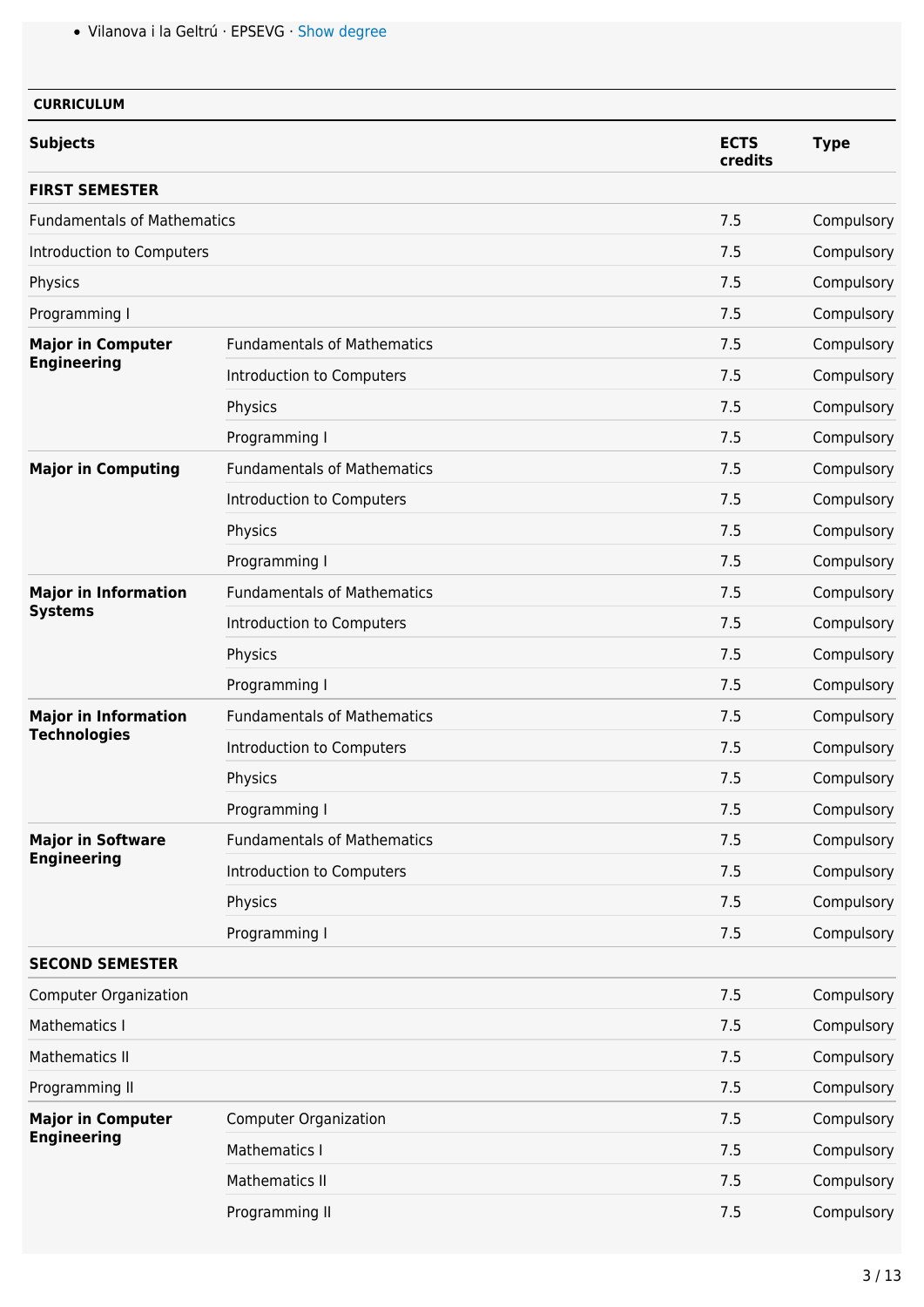| <b>Subjects</b>                  |                                  | <b>ECTS</b><br>credits | <b>Type</b> |
|----------------------------------|----------------------------------|------------------------|-------------|
| <b>Major in Computing</b>        | <b>Computer Organization</b>     | 7.5                    | Compulsory  |
|                                  | Mathematics I                    | 7.5                    | Compulsory  |
|                                  | <b>Mathematics II</b>            | 7.5                    | Compulsory  |
|                                  | Programming II                   | 7.5                    | Compulsory  |
| <b>Major in Information</b>      | <b>Computer Organization</b>     | 7.5                    | Compulsory  |
| <b>Systems</b>                   | Mathematics I                    | 7.5                    | Compulsory  |
|                                  | Mathematics II                   | 7.5                    | Compulsory  |
|                                  | Programming II                   | 7.5                    | Compulsory  |
| <b>Major in Information</b>      | <b>Computer Organization</b>     | 7.5                    | Compulsory  |
| <b>Technologies</b>              | <b>Mathematics I</b>             | 7.5                    | Compulsory  |
|                                  | <b>Mathematics II</b>            | 7.5                    | Compulsory  |
|                                  | Programming II                   | 7.5                    | Compulsory  |
| <b>Major in Software</b>         | <b>Computer Organization</b>     | 7.5                    | Compulsory  |
| <b>Engineering</b>               | Mathematics I                    | 7.5                    | Compulsory  |
|                                  | <b>Mathematics II</b>            | 7.5                    | Compulsory  |
|                                  | Programming II                   | 7.5                    | Compulsory  |
| <b>THIRD SEMESTER</b>            |                                  |                        |             |
| <b>Computer Interfacing</b>      |                                  | 6                      | Compulsory  |
| Data Structures and Algorithmics |                                  | 6                      | Compulsory  |
| <b>Databases</b>                 |                                  | 6                      | Compulsory  |
| <b>Operating Systems</b>         |                                  | 6                      | Compulsory  |
| Probability and Statistics       |                                  | 6                      | Compulsory  |
| <b>Major in Computer</b>         | <b>Computer Interfacing</b>      | 6                      | Compulsory  |
| <b>Engineering</b>               | Data Structures and Algorithmics | 6                      | Compulsory  |
|                                  | Databases                        | 6                      | Compulsory  |
|                                  | <b>Operating Systems</b>         | 6                      | Compulsory  |
|                                  | Probability and Statistics       | 6                      | Compulsory  |
| <b>Major in Computing</b>        | <b>Computer Interfacing</b>      | 6                      | Compulsory  |
|                                  | Data Structures and Algorithmics | 6                      | Compulsory  |
|                                  | <b>Databases</b>                 | 6                      | Compulsory  |
|                                  | <b>Operating Systems</b>         | 6                      | Compulsory  |
|                                  | Probability and Statistics       | 6                      | Compulsory  |
| <b>Major in Information</b>      | <b>Computer Interfacing</b>      | 6                      | Compulsory  |
| <b>Systems</b>                   | Data Structures and Algorithmics | 6                      | Compulsory  |
|                                  | <b>Databases</b>                 | 6                      | Compulsory  |
|                                  | <b>Operating Systems</b>         | 6                      | Compulsory  |
|                                  | Probability and Statistics       | 6                      | Compulsory  |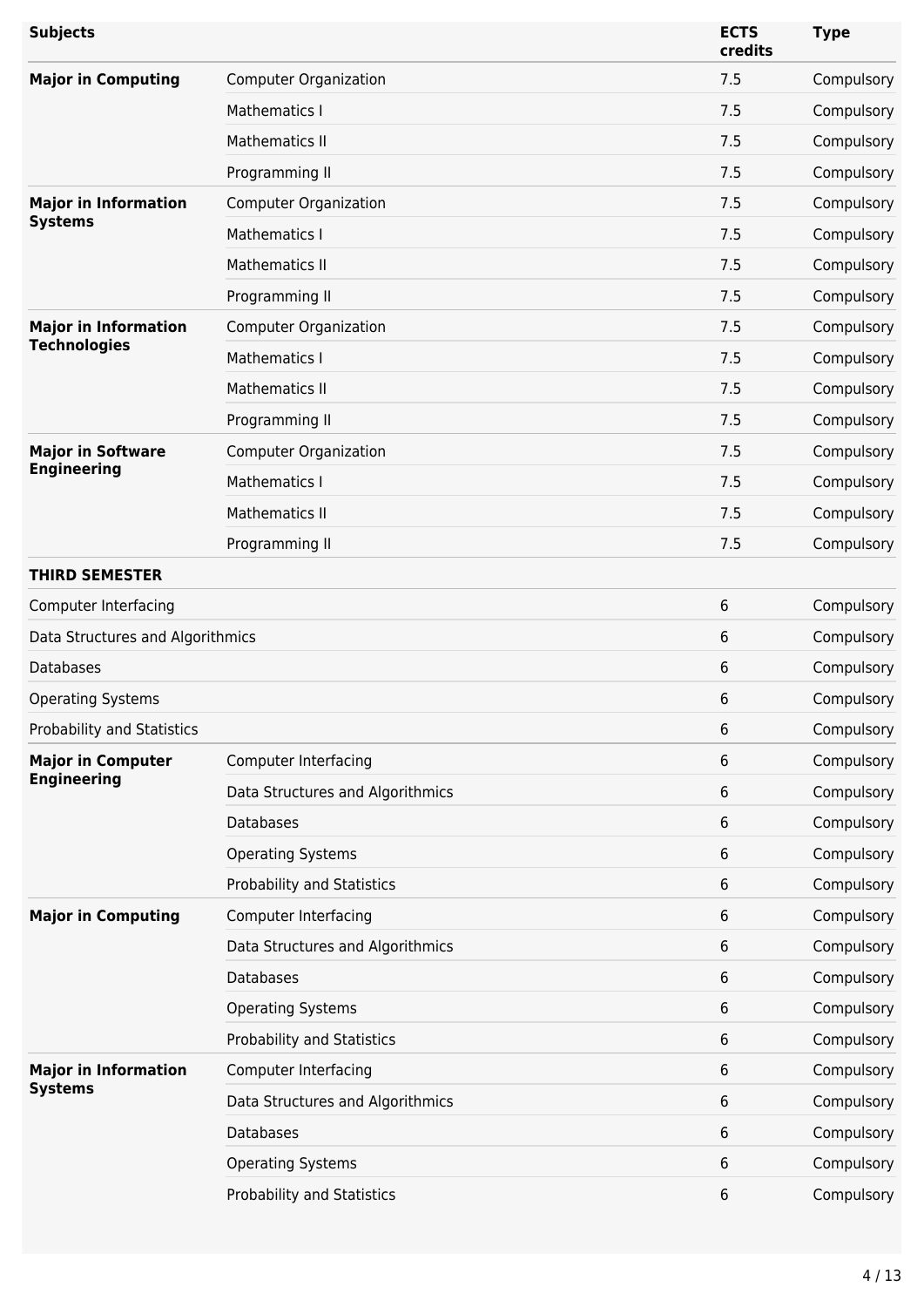| <b>Subjects</b>                                |                                          | <b>ECTS</b><br>credits                                                  | <b>Type</b> |
|------------------------------------------------|------------------------------------------|-------------------------------------------------------------------------|-------------|
| <b>Major in Information</b>                    | Computer Interfacing                     | 6                                                                       | Compulsory  |
| <b>Technologies</b>                            | Data Structures and Algorithmics         | 6                                                                       | Compulsory  |
|                                                | <b>Databases</b>                         | 6                                                                       | Compulsory  |
|                                                | <b>Operating Systems</b>                 | 6                                                                       | Compulsory  |
|                                                | Probability and Statistics               | 6                                                                       | Compulsory  |
| <b>Major in Software</b>                       | <b>Computer Interfacing</b>              | 6                                                                       | Compulsory  |
| <b>Engineering</b>                             | Data Structures and Algorithmics         | 6                                                                       | Compulsory  |
|                                                | <b>Databases</b>                         | 6                                                                       | Compulsory  |
|                                                | <b>Operating Systems</b>                 | 6                                                                       | Compulsory  |
|                                                | Probability and Statistics               | 6                                                                       | Compulsory  |
| <b>FOURTH SEMESTER</b>                         |                                          |                                                                         |             |
| <b>Business and Economic Environment</b>       |                                          | 6                                                                       | Compulsory  |
| Computer Architecture                          |                                          | 6                                                                       | Compulsory  |
| <b>Computer Networks</b>                       |                                          | 6                                                                       | Compulsory  |
| Introduction to Software Engineering           |                                          | 6                                                                       | Compulsory  |
| Programming Projects                           |                                          | 6                                                                       | Compulsory  |
| <b>Major in Computer</b><br><b>Engineering</b> | <b>Business and Economic Environment</b> | 6                                                                       | Compulsory  |
|                                                | Computer Architecture                    | 6                                                                       | Compulsory  |
|                                                | <b>Computer Networks</b>                 | 6                                                                       | Compulsory  |
|                                                | Introduction to Software Engineering     | 6                                                                       | Compulsory  |
|                                                | <b>Programming Projects</b>              | 6                                                                       | Compulsory  |
| <b>Major in Computing</b>                      | <b>Business and Economic Environment</b> | 6<br>6<br>6<br>6<br>6<br>6<br>6<br>6<br>6<br>6<br>6<br>6<br>6<br>6<br>6 | Compulsory  |
| <b>Major in Information</b>                    | Computer Architecture                    |                                                                         | Compulsory  |
|                                                | <b>Computer Networks</b>                 |                                                                         | Compulsory  |
|                                                | Introduction to Software Engineering     |                                                                         | Compulsory  |
|                                                | <b>Programming Projects</b>              |                                                                         | Compulsory  |
|                                                | <b>Business and Economic Environment</b> |                                                                         | Compulsory  |
| <b>Systems</b>                                 | Computer Architecture                    |                                                                         | Compulsory  |
|                                                | <b>Computer Networks</b>                 |                                                                         | Compulsory  |
|                                                | Introduction to Software Engineering     |                                                                         | Compulsory  |
|                                                | Programming Projects                     |                                                                         | Compulsory  |
| <b>Major in Information</b>                    | <b>Business and Economic Environment</b> |                                                                         | Compulsory  |
| <b>Technologies</b>                            | Computer Architecture                    |                                                                         | Compulsory  |
|                                                | <b>Computer Networks</b>                 |                                                                         | Compulsory  |
|                                                | Introduction to Software Engineering     |                                                                         | Compulsory  |
|                                                | Programming Projects                     |                                                                         | Compulsory  |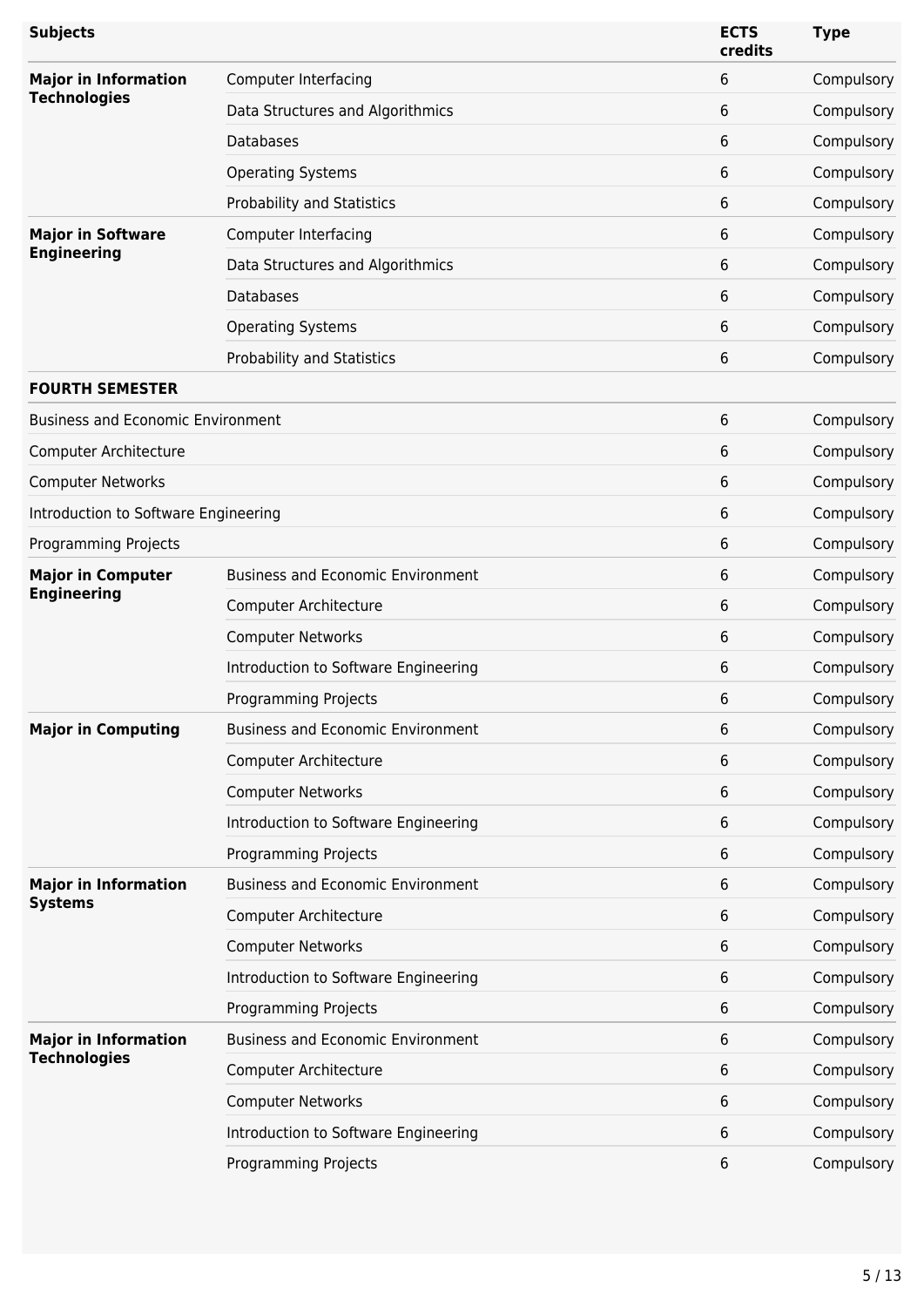| <b>Subjects</b>                              |                                                             | <b>ECTS</b><br>credits | <b>Type</b> |
|----------------------------------------------|-------------------------------------------------------------|------------------------|-------------|
| <b>Major in Software</b>                     | <b>Business and Economic Environment</b>                    | 6                      | Compulsory  |
| <b>Engineering</b>                           | Computer Architecture                                       | 6                      | Compulsory  |
|                                              | <b>Computer Networks</b>                                    | 6                      | Compulsory  |
|                                              | Introduction to Software Engineering                        | 6                      | Compulsory  |
|                                              | <b>Programming Projects</b>                                 | 6                      | Compulsory  |
| <b>FIFTH SEMESTER</b>                        |                                                             |                        |             |
| PC Architecture                              |                                                             | 6                      | Optional    |
| Academic and Professional Speaking Skills    |                                                             | 6                      | Optional    |
| Academic Skills for Developing a Project     |                                                             | 6                      | Optional    |
| Applied Engineering Project                  |                                                             | 6                      | Optional    |
| <b>Computational Geometry</b>                |                                                             | 6                      | Optional    |
| Computer Science Summer School 1             |                                                             | 1                      | Optional    |
| Computer Science Summer School 2             |                                                             | 2                      | Optional    |
| <b>Computer Vision</b>                       |                                                             | 6                      | Optional    |
| Cryptography                                 |                                                             | 6                      | Optional    |
| Curve and Surface Design                     |                                                             | 6                      | Optional    |
| <b>Cybersecurity Management</b>              |                                                             | 6                      | Optional    |
| Data and Image Compression                   |                                                             | 6                      | Optional    |
| Data Mining                                  |                                                             | 6                      | Optional    |
| Free Software and Social Development         |                                                             | 6                      | Optional    |
| <b>Graphic Cards and Accelerators</b>        |                                                             | 6                      | Optional    |
| Interaction and Interface Design             |                                                             | 6                      | Compulsory  |
| Parallelism                                  |                                                             | 6                      | Compulsory  |
| Physics of Memory Devices                    |                                                             | 6                      | Optional    |
| Physics of Realistic Modelling and Animation |                                                             | 6                      | Optional    |
| Quantum Computing and Cryptography           |                                                             | 6                      | Optional    |
| Robotics                                     |                                                             | 6                      | Optional    |
|                                              | Social and Environmental Issues Od Information Technologies | 6                      | Optional    |
| Videogames                                   |                                                             | 6                      | Optional    |
| Writing Skills for Engineering               |                                                             | 6                      | Optional    |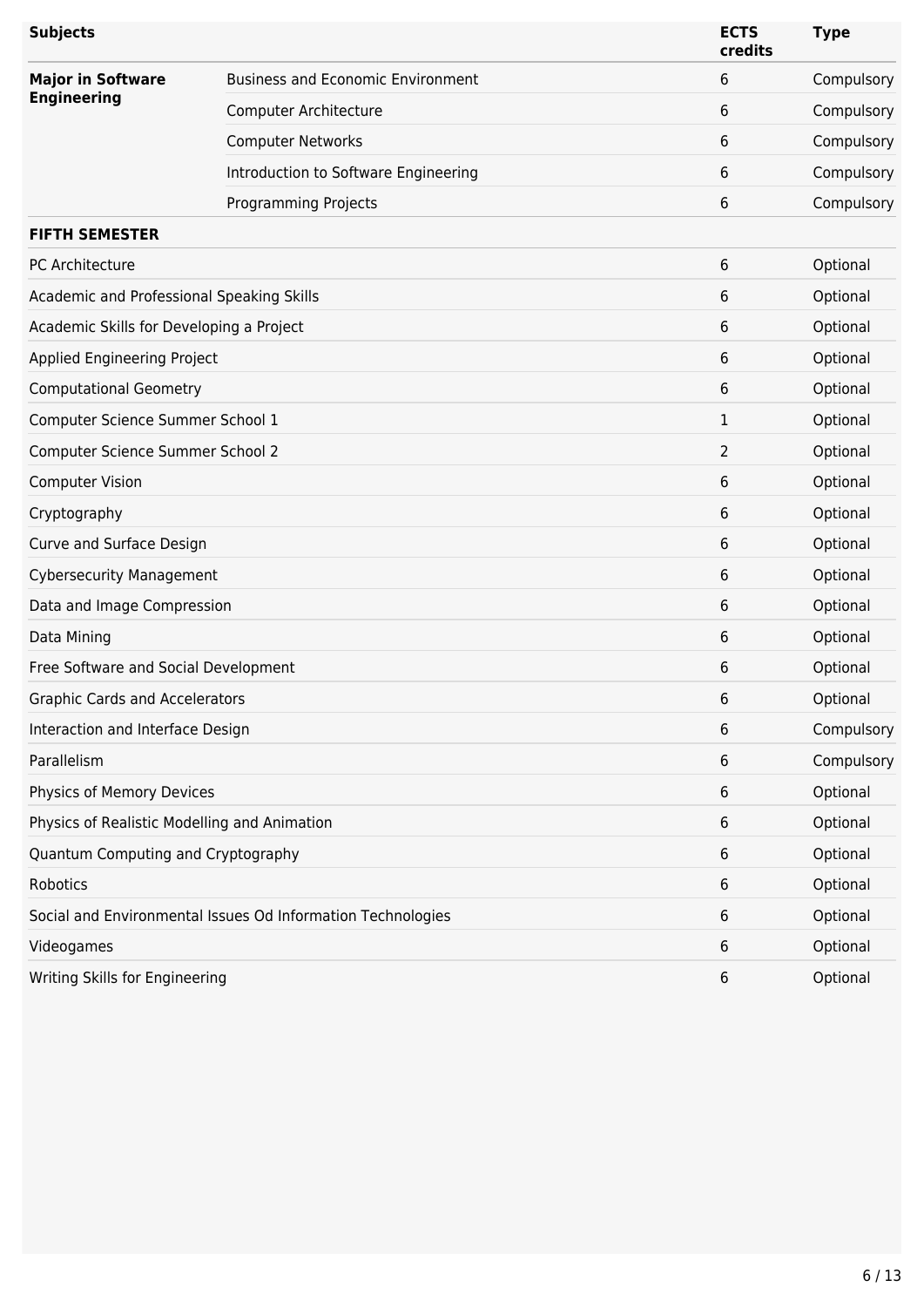| <b>Subjects</b>                                |                                                             | <b>ECTS</b><br>credits | <b>Type</b> |
|------------------------------------------------|-------------------------------------------------------------|------------------------|-------------|
| <b>Major in Computer</b><br><b>Engineering</b> | Architecture-Aware Programming                              | 6                      | Optional    |
|                                                | Computer Architecture II                                    | 6                      | Compulsory  |
|                                                | Computer Networks II                                        | 6                      | Compulsory  |
|                                                | Data Processing Centers                                     | 6                      | Optional    |
|                                                | Design of Microcomputer-Based Systems                       | 6                      | Compulsory  |
|                                                | <b>Digital Signal Processing</b>                            | 6                      | Optional    |
|                                                | <b>Operating Systems II</b>                                 | 6                      | Compulsory  |
|                                                | PC Architecture                                             | 6                      | Optional    |
|                                                | Academic and Professional Speaking Skills                   | 6                      | Optional    |
|                                                | Academic Skills for Developing a Project                    | 6                      | Optional    |
|                                                | Applied Engineering Project                                 | 6                      | Optional    |
|                                                | <b>Computational Geometry</b>                               | 6                      | Optional    |
|                                                | Computer Science Summer School 1                            | 1                      | Optional    |
|                                                | Computer Science Summer School 2                            | $\overline{2}$         | Optional    |
|                                                | <b>Computer Vision</b>                                      | 6                      | Optional    |
|                                                | Cryptography                                                | 6                      | Optional    |
|                                                | Curve and Surface Design                                    | 6                      | Optional    |
|                                                | <b>Cybersecurity Management</b>                             | 6                      | Optional    |
|                                                | Data and Image Compression                                  | 6                      | Optional    |
|                                                | Data Mining                                                 | 6                      | Optional    |
|                                                | Free Software and Social Development                        | 6                      | Optional    |
|                                                | <b>Graphic Cards and Accelerators</b>                       | 6                      | Optional    |
|                                                | Interaction and Interface Design                            | 6                      | Compulsory  |
|                                                | Parallelism                                                 | 6                      | Compulsory  |
|                                                | Physics of Memory Devices                                   | 6                      | Optional    |
|                                                | Physics of Realistic Modelling and Animation                | 6                      | Optional    |
|                                                | Quantum Computing and Cryptography                          | 6                      | Optional    |
|                                                | Robotics                                                    | 6                      | Optional    |
|                                                | Social and Environmental Issues Od Information Technologies | 6                      | Optional    |
|                                                | Videogames                                                  | 6                      | Optional    |
|                                                | Writing Skills for Engineering                              | 6                      | Optional    |
|                                                |                                                             |                        |             |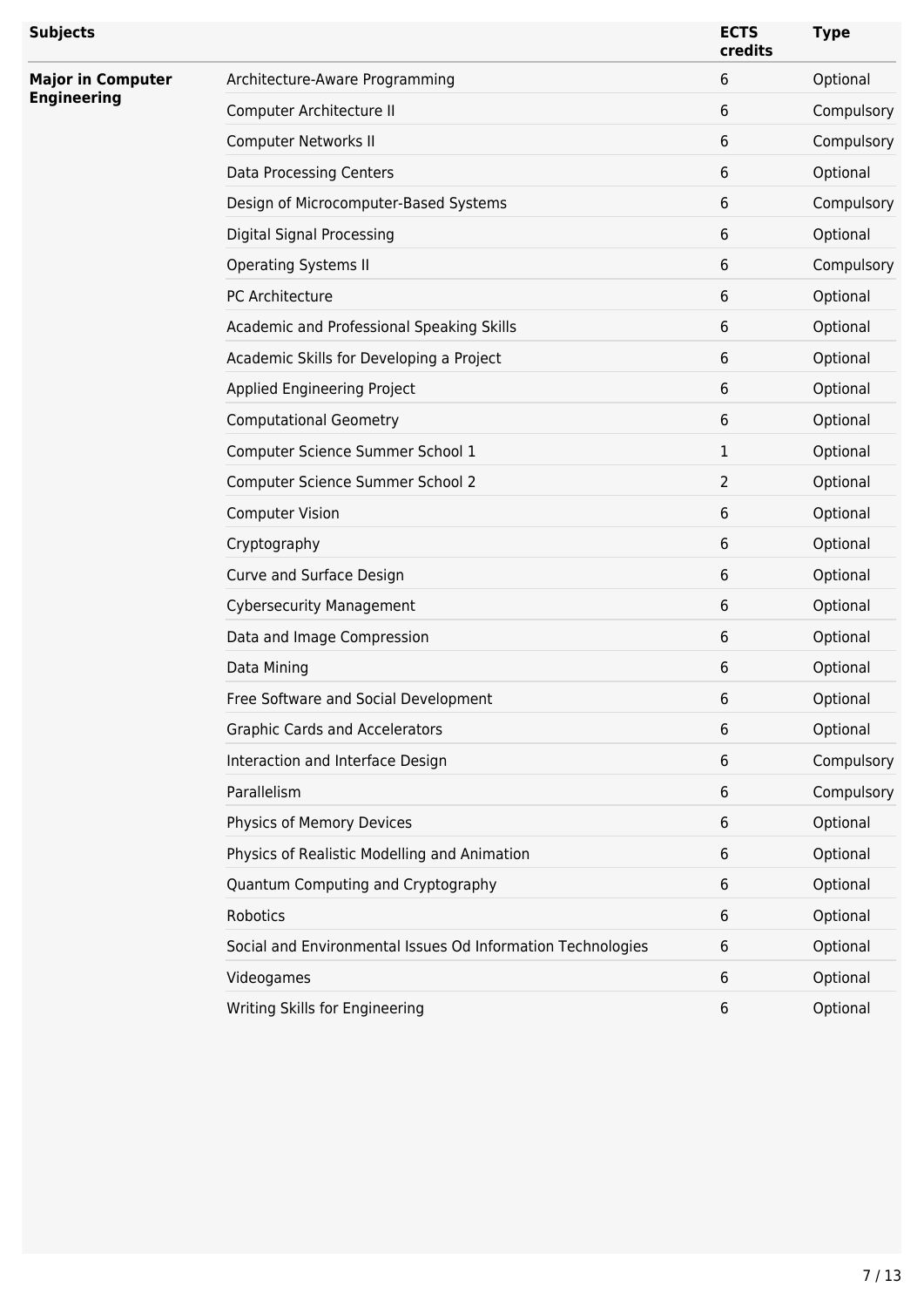| <b>Subjects</b>           |                                                             | <b>ECTS</b><br>credits | <b>Type</b> |
|---------------------------|-------------------------------------------------------------|------------------------|-------------|
| <b>Major in Computing</b> | Algorithmics                                                | 6                      | Compulsory  |
|                           | Artificial Intelligence                                     | 6                      | Compulsory  |
|                           | Graphics                                                    | 6                      | Compulsory  |
|                           | Logics in Information Technology                            | 6                      | Compulsory  |
|                           | Massive Information Search and Analysis                     | 6                      | Optional    |
|                           | <b>Numerical Computation</b>                                | 6                      | Optional    |
|                           | <b>Operations Research</b>                                  | 6                      | Optional    |
|                           | Programming Languages                                       | 6                      | Compulsory  |
|                           | Theory of Computation                                       | 6                      | Compulsory  |
|                           | PC Architecture                                             | 6                      | Optional    |
|                           | Academic and Professional Speaking Skills                   | 6                      | Optional    |
|                           | Academic Skills for Developing a Project                    | 6                      | Optional    |
|                           | Applied Engineering Project                                 | 6                      | Optional    |
|                           | <b>Computational Geometry</b>                               | 6                      | Optional    |
|                           | Computer Science Summer School 1                            | 1                      | Optional    |
|                           | Computer Science Summer School 2                            | $\overline{2}$         | Optional    |
|                           | <b>Computer Vision</b>                                      | 6                      | Optional    |
|                           | Cryptography                                                | 6                      | Optional    |
|                           | Curve and Surface Design                                    | 6                      | Optional    |
|                           | <b>Cybersecurity Management</b>                             | 6                      | Optional    |
|                           | Data and Image Compression                                  | 6                      | Optional    |
|                           | Data Mining                                                 | 6                      | Optional    |
|                           | Free Software and Social Development                        | 6                      | Optional    |
|                           | <b>Graphic Cards and Accelerators</b>                       | 6                      | Optional    |
|                           | Interaction and Interface Design                            | 6                      | Compulsory  |
|                           | Parallelism                                                 | 6                      | Compulsory  |
|                           | Physics of Memory Devices                                   | 6                      | Optional    |
|                           | Physics of Realistic Modelling and Animation                | 6                      | Optional    |
|                           | Quantum Computing and Cryptography                          | 6                      | Optional    |
|                           | Robotics                                                    | 6                      | Optional    |
|                           | Social and Environmental Issues Od Information Technologies | 6                      | Optional    |
|                           | Videogames                                                  | 6                      | Optional    |
|                           | Writing Skills for Engineering                              | 6                      | Optional    |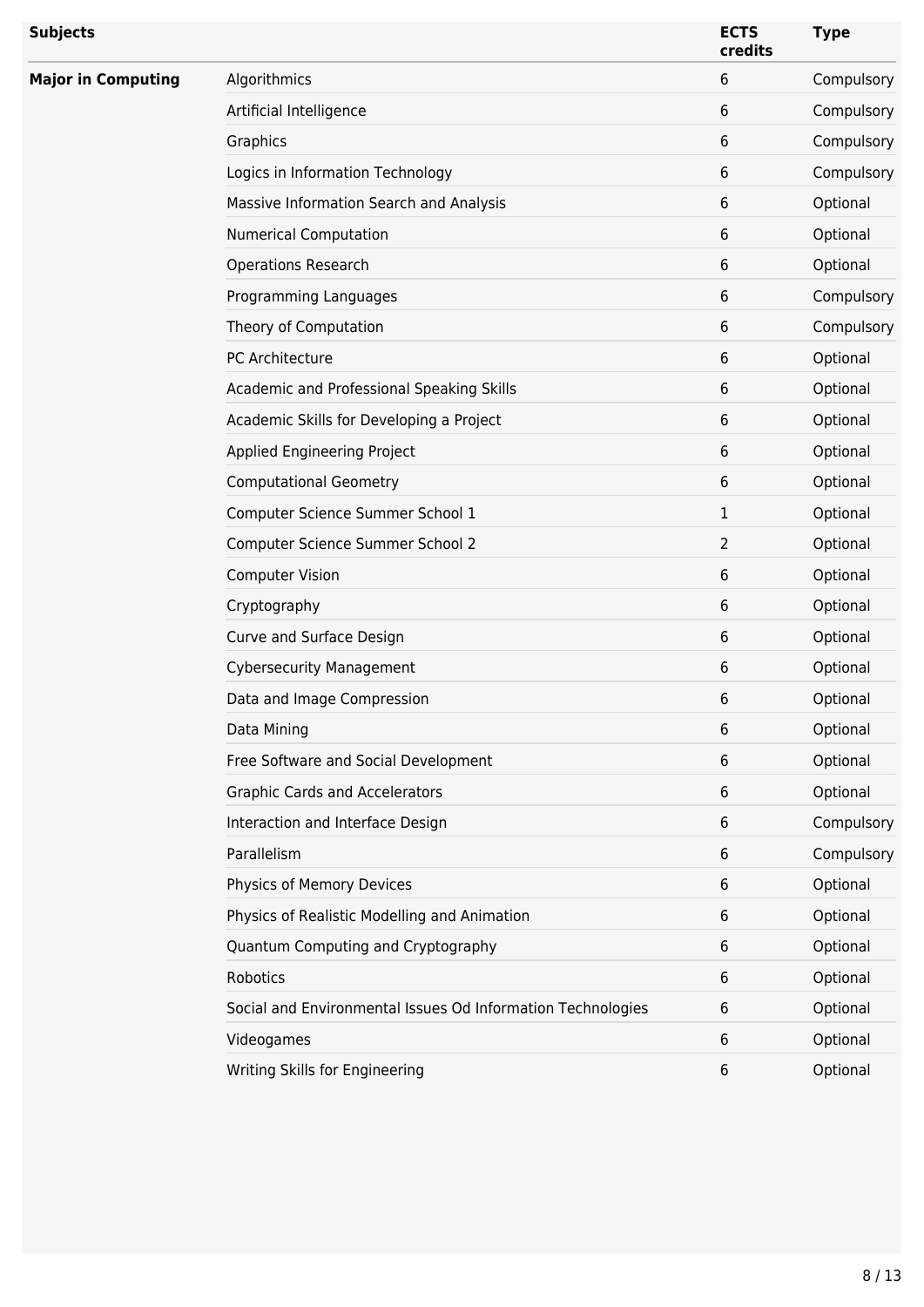| <b>Subjects</b>                               |                                                             | <b>ECTS</b><br>credits | <b>Type</b> |
|-----------------------------------------------|-------------------------------------------------------------|------------------------|-------------|
| <b>Major in Information</b><br><b>Systems</b> | Data Analysis and Information Exploitation                  | 6                      | Compulsory  |
|                                               | Information Systems Design                                  | 6                      | Compulsory  |
|                                               | Information Systems for Organisations                       | 6                      | Compulsory  |
|                                               | Massive Information Search and Analysis                     | 6                      | Optional    |
|                                               | <b>Operations Research</b>                                  | 6                      | Optional    |
|                                               | <b>Requirements Engineering</b>                             | 6                      | Compulsory  |
|                                               | Viability of Business Projects                              | 6                      | Optional    |
|                                               | PC Architecture                                             | 6                      | Optional    |
|                                               | Academic and Professional Speaking Skills                   | 6                      | Optional    |
|                                               | Academic Skills for Developing a Project                    | 6                      | Optional    |
|                                               | Applied Engineering Project                                 | 6                      | Optional    |
|                                               | <b>Computational Geometry</b>                               | 6                      | Optional    |
|                                               | Computer Science Summer School 1                            | $\mathbf 1$            | Optional    |
|                                               | Computer Science Summer School 2                            | 2                      | Optional    |
|                                               | <b>Computer Vision</b>                                      | 6                      | Optional    |
|                                               | Cryptography                                                | 6                      | Optional    |
|                                               | Curve and Surface Design                                    | 6                      | Optional    |
|                                               | <b>Cybersecurity Management</b>                             | 6                      | Optional    |
|                                               | Data and Image Compression                                  | 6                      | Optional    |
|                                               | Data Mining                                                 | 6                      | Optional    |
|                                               | Free Software and Social Development                        | 6                      | Optional    |
|                                               | <b>Graphic Cards and Accelerators</b>                       | 6                      | Optional    |
|                                               | Interaction and Interface Design                            | 6                      | Compulsory  |
|                                               | Parallelism                                                 | 6                      | Compulsory  |
|                                               | Physics of Memory Devices                                   | 6                      | Optional    |
|                                               | Physics of Realistic Modelling and Animation                | 6                      | Optional    |
|                                               | Quantum Computing and Cryptography                          | 6                      | Optional    |
|                                               | Robotics                                                    | 6                      | Optional    |
|                                               | Social and Environmental Issues Od Information Technologies | 6                      | Optional    |
|                                               | Videogames                                                  | 6                      | Optional    |
|                                               | Writing Skills for Engineering                              | 6                      | Optional    |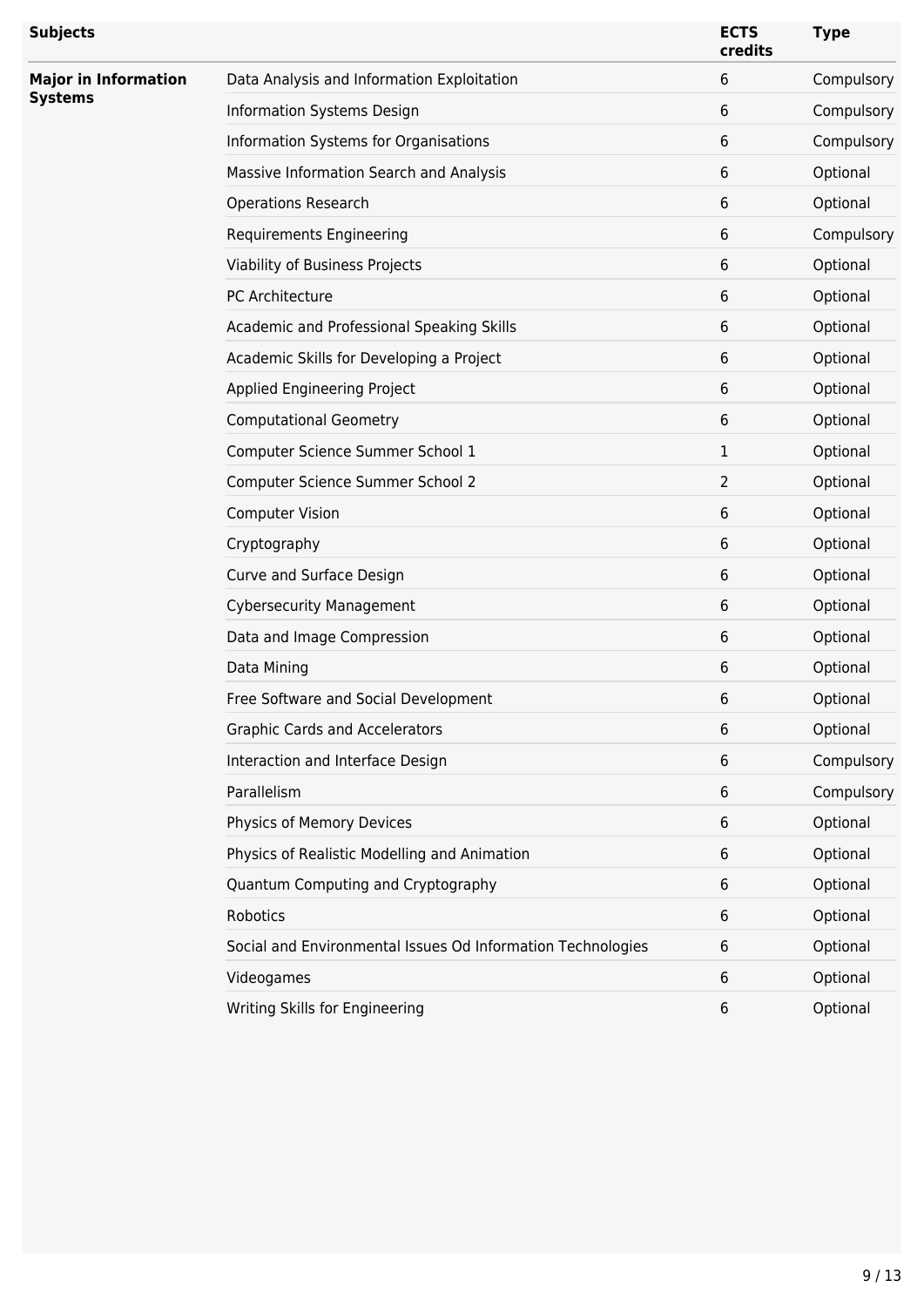| <b>Subjects</b>                                    |                                                             | <b>ECTS</b><br>credits | <b>Type</b> |
|----------------------------------------------------|-------------------------------------------------------------|------------------------|-------------|
| <b>Major in Information</b><br><b>Technologies</b> | Computer Network Technology                                 | 6                      | Compulsory  |
|                                                    | <b>Computer Security</b>                                    | 6                      | Compulsory  |
|                                                    | Data Processing Centers                                     | 6                      | Optional    |
|                                                    | <b>Distributed Applications</b>                             | 6                      | Optional    |
|                                                    | Information Transmission and Encoding                       | 6                      | Optional    |
|                                                    | <b>Internet Protocols</b>                                   | 6                      | Compulsory  |
|                                                    | Wireless and Mobile Communications                          | 6                      | Optional    |
|                                                    | PC Architecture                                             | 6                      | Optional    |
|                                                    | Academic and Professional Speaking Skills                   | 6                      | Optional    |
|                                                    | Academic Skills for Developing a Project                    | 6                      | Optional    |
|                                                    | Applied Engineering Project                                 | 6                      | Optional    |
|                                                    | <b>Computational Geometry</b>                               | 6                      | Optional    |
|                                                    | Computer Science Summer School 1                            | 1                      | Optional    |
|                                                    | Computer Science Summer School 2                            | 2                      | Optional    |
|                                                    | <b>Computer Vision</b>                                      | 6                      | Optional    |
|                                                    | Cryptography                                                | 6                      | Optional    |
|                                                    | Curve and Surface Design                                    | 6                      | Optional    |
|                                                    | <b>Cybersecurity Management</b>                             | 6                      | Optional    |
|                                                    | Data and Image Compression                                  | 6                      | Optional    |
|                                                    | Data Mining                                                 | 6                      | Optional    |
|                                                    | Free Software and Social Development                        | 6                      | Optional    |
|                                                    | <b>Graphic Cards and Accelerators</b>                       | 6                      | Optional    |
|                                                    | Interaction and Interface Design                            | 6                      | Compulsory  |
|                                                    | Parallelism                                                 | 6                      | Compulsory  |
|                                                    | Physics of Memory Devices                                   | 6                      | Optional    |
|                                                    | Physics of Realistic Modelling and Animation                | 6                      | Optional    |
|                                                    | Quantum Computing and Cryptography                          | 6                      | Optional    |
|                                                    | Robotics                                                    | 6                      | Optional    |
|                                                    | Social and Environmental Issues Od Information Technologies | 6                      | Optional    |
|                                                    | Videogames                                                  | 6                      | Optional    |
|                                                    | Writing Skills for Engineering                              | 6                      | Optional    |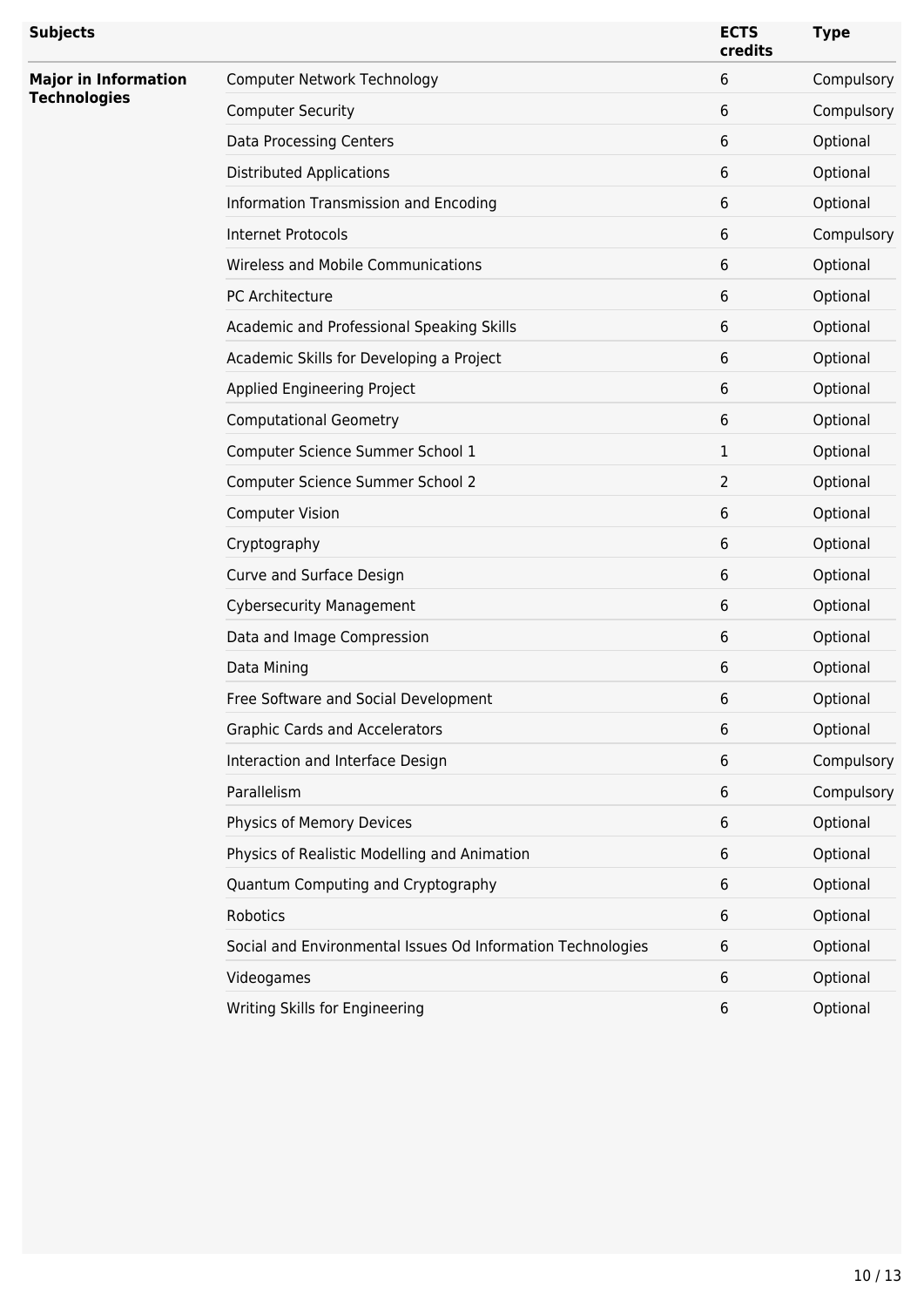| <b>Advanced Programming Concepts</b><br>6<br>Optional<br><b>Major in Software</b><br><b>Engineering</b><br>Database Design<br>6<br>Compulsory<br><b>Information Systems Concepts</b><br>6<br>Optional<br>Optional<br>Operating Systems for Distributed Applications<br>6<br>6<br>Compulsory<br><b>Requirements Engineering</b><br>Simulation<br>6<br>Optional<br>Software Architecture<br>6<br>Compulsory<br>Software Project Management<br>6<br>Compulsory<br>PC Architecture<br>6<br>Optional<br>Optional<br>Academic and Professional Speaking Skills<br>6<br>Optional<br>Academic Skills for Developing a Project<br>6<br>Applied Engineering Project<br>6<br>Optional<br>Optional<br><b>Computational Geometry</b><br>6<br>Optional<br>Computer Science Summer School 1<br>1<br>Optional<br>Computer Science Summer School 2<br>$\overline{2}$<br>6<br>Optional<br><b>Computer Vision</b><br>Optional<br>Cryptography<br>6<br>Optional<br>Curve and Surface Design<br>6<br><b>Cybersecurity Management</b><br>6<br>Optional<br>Optional<br>6<br>Data and Image Compression<br>Data Mining<br>6<br>Optional<br>Optional<br>Free Software and Social Development<br>6<br>Optional<br><b>Graphic Cards and Accelerators</b><br>6<br>Interaction and Interface Design<br>6<br>Compulsory<br>Parallelism<br>6<br>Compulsory<br>Physics of Memory Devices<br>6<br>Optional<br>Physics of Realistic Modelling and Animation<br>6<br>Optional<br>Quantum Computing and Cryptography<br>Optional<br>6<br>Robotics<br>6<br>Optional<br>Social and Environmental Issues Od Information Technologies<br>6<br>Optional<br>Optional<br>Videogames<br>6<br>Writing Skills for Engineering<br>Optional<br>6 | <b>Subjects</b> | <b>ECTS</b><br>credits | <b>Type</b> |
|--------------------------------------------------------------------------------------------------------------------------------------------------------------------------------------------------------------------------------------------------------------------------------------------------------------------------------------------------------------------------------------------------------------------------------------------------------------------------------------------------------------------------------------------------------------------------------------------------------------------------------------------------------------------------------------------------------------------------------------------------------------------------------------------------------------------------------------------------------------------------------------------------------------------------------------------------------------------------------------------------------------------------------------------------------------------------------------------------------------------------------------------------------------------------------------------------------------------------------------------------------------------------------------------------------------------------------------------------------------------------------------------------------------------------------------------------------------------------------------------------------------------------------------------------------------------------------------------------------------------------------------------------------------------------------------------------|-----------------|------------------------|-------------|
|                                                                                                                                                                                                                                                                                                                                                                                                                                                                                                                                                                                                                                                                                                                                                                                                                                                                                                                                                                                                                                                                                                                                                                                                                                                                                                                                                                                                                                                                                                                                                                                                                                                                                                  |                 |                        |             |
|                                                                                                                                                                                                                                                                                                                                                                                                                                                                                                                                                                                                                                                                                                                                                                                                                                                                                                                                                                                                                                                                                                                                                                                                                                                                                                                                                                                                                                                                                                                                                                                                                                                                                                  |                 |                        |             |
|                                                                                                                                                                                                                                                                                                                                                                                                                                                                                                                                                                                                                                                                                                                                                                                                                                                                                                                                                                                                                                                                                                                                                                                                                                                                                                                                                                                                                                                                                                                                                                                                                                                                                                  |                 |                        |             |
|                                                                                                                                                                                                                                                                                                                                                                                                                                                                                                                                                                                                                                                                                                                                                                                                                                                                                                                                                                                                                                                                                                                                                                                                                                                                                                                                                                                                                                                                                                                                                                                                                                                                                                  |                 |                        |             |
|                                                                                                                                                                                                                                                                                                                                                                                                                                                                                                                                                                                                                                                                                                                                                                                                                                                                                                                                                                                                                                                                                                                                                                                                                                                                                                                                                                                                                                                                                                                                                                                                                                                                                                  |                 |                        |             |
|                                                                                                                                                                                                                                                                                                                                                                                                                                                                                                                                                                                                                                                                                                                                                                                                                                                                                                                                                                                                                                                                                                                                                                                                                                                                                                                                                                                                                                                                                                                                                                                                                                                                                                  |                 |                        |             |
|                                                                                                                                                                                                                                                                                                                                                                                                                                                                                                                                                                                                                                                                                                                                                                                                                                                                                                                                                                                                                                                                                                                                                                                                                                                                                                                                                                                                                                                                                                                                                                                                                                                                                                  |                 |                        |             |
|                                                                                                                                                                                                                                                                                                                                                                                                                                                                                                                                                                                                                                                                                                                                                                                                                                                                                                                                                                                                                                                                                                                                                                                                                                                                                                                                                                                                                                                                                                                                                                                                                                                                                                  |                 |                        |             |
|                                                                                                                                                                                                                                                                                                                                                                                                                                                                                                                                                                                                                                                                                                                                                                                                                                                                                                                                                                                                                                                                                                                                                                                                                                                                                                                                                                                                                                                                                                                                                                                                                                                                                                  |                 |                        |             |
|                                                                                                                                                                                                                                                                                                                                                                                                                                                                                                                                                                                                                                                                                                                                                                                                                                                                                                                                                                                                                                                                                                                                                                                                                                                                                                                                                                                                                                                                                                                                                                                                                                                                                                  |                 |                        |             |
|                                                                                                                                                                                                                                                                                                                                                                                                                                                                                                                                                                                                                                                                                                                                                                                                                                                                                                                                                                                                                                                                                                                                                                                                                                                                                                                                                                                                                                                                                                                                                                                                                                                                                                  |                 |                        |             |
|                                                                                                                                                                                                                                                                                                                                                                                                                                                                                                                                                                                                                                                                                                                                                                                                                                                                                                                                                                                                                                                                                                                                                                                                                                                                                                                                                                                                                                                                                                                                                                                                                                                                                                  |                 |                        |             |
|                                                                                                                                                                                                                                                                                                                                                                                                                                                                                                                                                                                                                                                                                                                                                                                                                                                                                                                                                                                                                                                                                                                                                                                                                                                                                                                                                                                                                                                                                                                                                                                                                                                                                                  |                 |                        |             |
|                                                                                                                                                                                                                                                                                                                                                                                                                                                                                                                                                                                                                                                                                                                                                                                                                                                                                                                                                                                                                                                                                                                                                                                                                                                                                                                                                                                                                                                                                                                                                                                                                                                                                                  |                 |                        |             |
|                                                                                                                                                                                                                                                                                                                                                                                                                                                                                                                                                                                                                                                                                                                                                                                                                                                                                                                                                                                                                                                                                                                                                                                                                                                                                                                                                                                                                                                                                                                                                                                                                                                                                                  |                 |                        |             |
|                                                                                                                                                                                                                                                                                                                                                                                                                                                                                                                                                                                                                                                                                                                                                                                                                                                                                                                                                                                                                                                                                                                                                                                                                                                                                                                                                                                                                                                                                                                                                                                                                                                                                                  |                 |                        |             |
|                                                                                                                                                                                                                                                                                                                                                                                                                                                                                                                                                                                                                                                                                                                                                                                                                                                                                                                                                                                                                                                                                                                                                                                                                                                                                                                                                                                                                                                                                                                                                                                                                                                                                                  |                 |                        |             |
|                                                                                                                                                                                                                                                                                                                                                                                                                                                                                                                                                                                                                                                                                                                                                                                                                                                                                                                                                                                                                                                                                                                                                                                                                                                                                                                                                                                                                                                                                                                                                                                                                                                                                                  |                 |                        |             |
|                                                                                                                                                                                                                                                                                                                                                                                                                                                                                                                                                                                                                                                                                                                                                                                                                                                                                                                                                                                                                                                                                                                                                                                                                                                                                                                                                                                                                                                                                                                                                                                                                                                                                                  |                 |                        |             |
|                                                                                                                                                                                                                                                                                                                                                                                                                                                                                                                                                                                                                                                                                                                                                                                                                                                                                                                                                                                                                                                                                                                                                                                                                                                                                                                                                                                                                                                                                                                                                                                                                                                                                                  |                 |                        |             |
|                                                                                                                                                                                                                                                                                                                                                                                                                                                                                                                                                                                                                                                                                                                                                                                                                                                                                                                                                                                                                                                                                                                                                                                                                                                                                                                                                                                                                                                                                                                                                                                                                                                                                                  |                 |                        |             |
|                                                                                                                                                                                                                                                                                                                                                                                                                                                                                                                                                                                                                                                                                                                                                                                                                                                                                                                                                                                                                                                                                                                                                                                                                                                                                                                                                                                                                                                                                                                                                                                                                                                                                                  |                 |                        |             |
|                                                                                                                                                                                                                                                                                                                                                                                                                                                                                                                                                                                                                                                                                                                                                                                                                                                                                                                                                                                                                                                                                                                                                                                                                                                                                                                                                                                                                                                                                                                                                                                                                                                                                                  |                 |                        |             |
|                                                                                                                                                                                                                                                                                                                                                                                                                                                                                                                                                                                                                                                                                                                                                                                                                                                                                                                                                                                                                                                                                                                                                                                                                                                                                                                                                                                                                                                                                                                                                                                                                                                                                                  |                 |                        |             |
|                                                                                                                                                                                                                                                                                                                                                                                                                                                                                                                                                                                                                                                                                                                                                                                                                                                                                                                                                                                                                                                                                                                                                                                                                                                                                                                                                                                                                                                                                                                                                                                                                                                                                                  |                 |                        |             |
|                                                                                                                                                                                                                                                                                                                                                                                                                                                                                                                                                                                                                                                                                                                                                                                                                                                                                                                                                                                                                                                                                                                                                                                                                                                                                                                                                                                                                                                                                                                                                                                                                                                                                                  |                 |                        |             |
|                                                                                                                                                                                                                                                                                                                                                                                                                                                                                                                                                                                                                                                                                                                                                                                                                                                                                                                                                                                                                                                                                                                                                                                                                                                                                                                                                                                                                                                                                                                                                                                                                                                                                                  |                 |                        |             |
|                                                                                                                                                                                                                                                                                                                                                                                                                                                                                                                                                                                                                                                                                                                                                                                                                                                                                                                                                                                                                                                                                                                                                                                                                                                                                                                                                                                                                                                                                                                                                                                                                                                                                                  |                 |                        |             |
|                                                                                                                                                                                                                                                                                                                                                                                                                                                                                                                                                                                                                                                                                                                                                                                                                                                                                                                                                                                                                                                                                                                                                                                                                                                                                                                                                                                                                                                                                                                                                                                                                                                                                                  |                 |                        |             |
|                                                                                                                                                                                                                                                                                                                                                                                                                                                                                                                                                                                                                                                                                                                                                                                                                                                                                                                                                                                                                                                                                                                                                                                                                                                                                                                                                                                                                                                                                                                                                                                                                                                                                                  |                 |                        |             |
|                                                                                                                                                                                                                                                                                                                                                                                                                                                                                                                                                                                                                                                                                                                                                                                                                                                                                                                                                                                                                                                                                                                                                                                                                                                                                                                                                                                                                                                                                                                                                                                                                                                                                                  |                 |                        |             |
|                                                                                                                                                                                                                                                                                                                                                                                                                                                                                                                                                                                                                                                                                                                                                                                                                                                                                                                                                                                                                                                                                                                                                                                                                                                                                                                                                                                                                                                                                                                                                                                                                                                                                                  |                 |                        |             |

**SIXTH SEMESTER**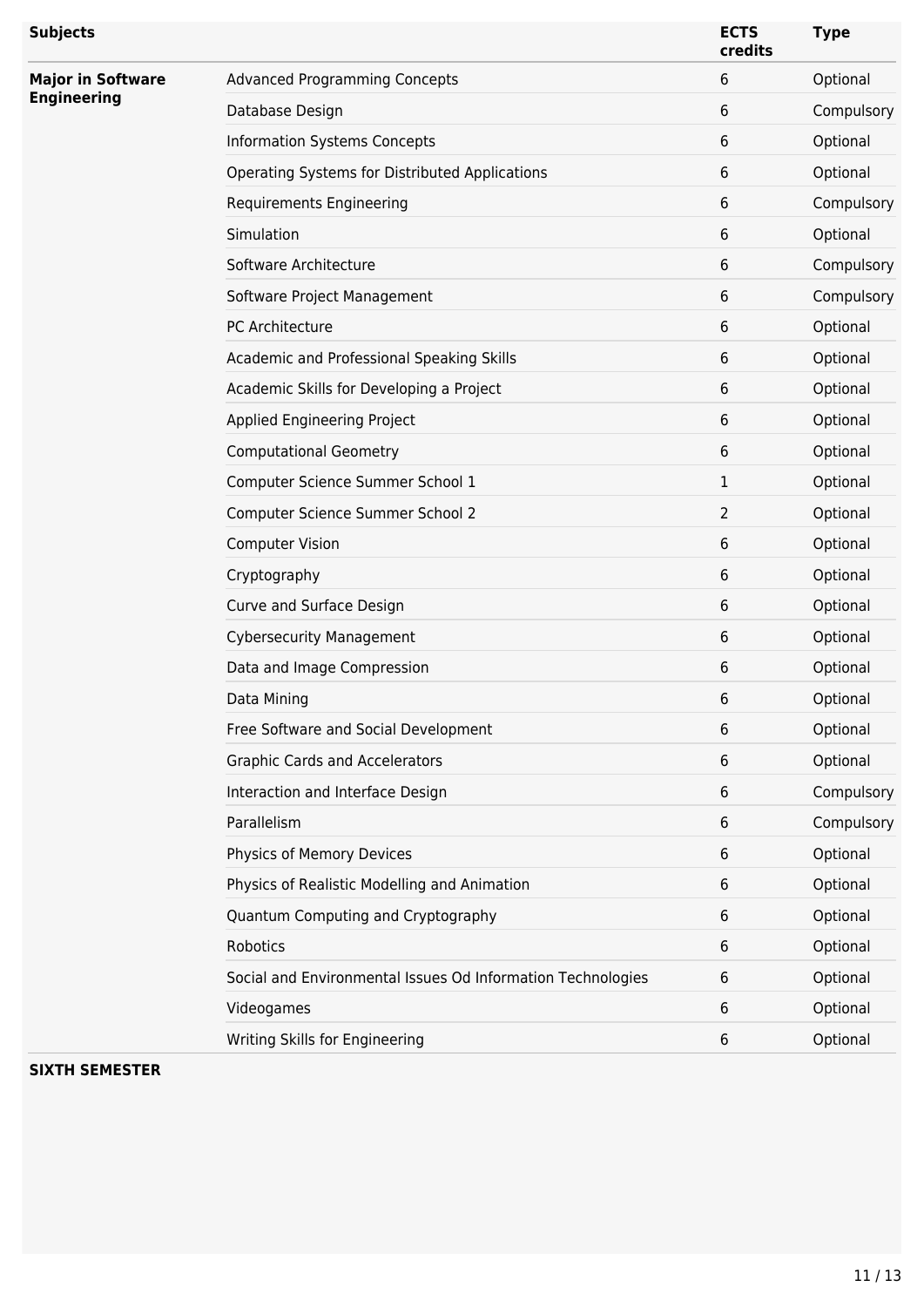| <b>Subjects</b>                |                                                           | <b>ECTS</b><br>credits | <b>Type</b> |
|--------------------------------|-----------------------------------------------------------|------------------------|-------------|
| <b>Major in Computer</b>       | Advanced Concepts on Operating Systems                    | 6                      | Optional    |
| <b>Engineering</b>             | <b>Computer Engineering Project</b>                       | 6                      | Compulsory  |
|                                | Multiprocessors                                           | 6                      | Compulsory  |
|                                | Parallel Programming and Architectures                    | 6                      | Optional    |
|                                | Real-Time Systems                                         | 6                      | Optional    |
|                                | <b>VLSI</b>                                               | 6                      | Optional    |
| <b>Major in Computing</b>      | <b>Advanced Algorithmics</b>                              | 6                      | Optional    |
|                                | Compilers                                                 | 6                      | Optional    |
|                                | Distributed Intelligent Systems                           | 6                      | Optional    |
|                                | Machine Learning                                          | 6                      | Optional    |
| <b>Major in Information</b>    | Database Administration                                   | 6                      | Optional    |
| <b>Systems</b>                 | Digital Strategy for Organisations                        | 6                      | Optional    |
|                                | E-Business                                                | 6                      | Compulsory  |
|                                | Information Systems Project                               | 6                      | Compulsory  |
|                                | Marketing on Internet                                     | 6                      | Optional    |
| <b>Major in Information</b>    | Advanced Concepts on Operating Systems                    | 6                      | Optional    |
| <b>Technologies</b>            | <b>Advanced Operating Systems</b>                         | 6                      | Compulsory  |
|                                | Distributed Network Systems                               | 6                      | Optional    |
|                                | Information Technology Project                            | 6                      | Compulsory  |
|                                | Operating Systems Administration                          | 6                      | Compulsory  |
| <b>Major in Software</b>       | <b>Concepts for Specialised Databases</b>                 | 6                      | Optional    |
| <b>Engineering</b>             | Knowledge Engineering and Distributed Intelligent Systems | 6                      | Optional    |
|                                | Software Engineering Project                              | 6                      | Compulsory  |
|                                | Web Applications and Services                             | 6                      | Compulsory  |
| <b>SEVENTH SEMESTER</b>        |                                                           |                        |             |
| Design of Online Communities   |                                                           | 6                      | Optional    |
| <b>Summer Computing School</b> |                                                           | 4                      | Optional    |
| <b>Major in Computer</b>       | Design of Online Communities                              | 6                      | Optional    |
| <b>Engineering</b>             | <b>Summer Computing School</b>                            | 4                      | Optional    |
| <b>Major in Computing</b>      | Design of Online Communities                              | 6                      | Optional    |
|                                | <b>Summer Computing School</b>                            | 4                      | Optional    |
| <b>Major in Information</b>    | Design of Online Communities                              | 6                      | Optional    |
| <b>Systems</b>                 | <b>Summer Computing School</b>                            | 4                      | Optional    |
| <b>Major in Information</b>    | Design of Online Communities                              | 6                      | Optional    |
| <b>Technologies</b>            | <b>Summer Computing School</b>                            | 4                      | Optional    |
| <b>Major in Software</b>       | Design of Online Communities                              | 6                      | Optional    |
| <b>Engineering</b>             | <b>Summer Computing School</b>                            | 4                      | Optional    |
|                                |                                                           |                        |             |

# **EIGHTH SEMESTER**